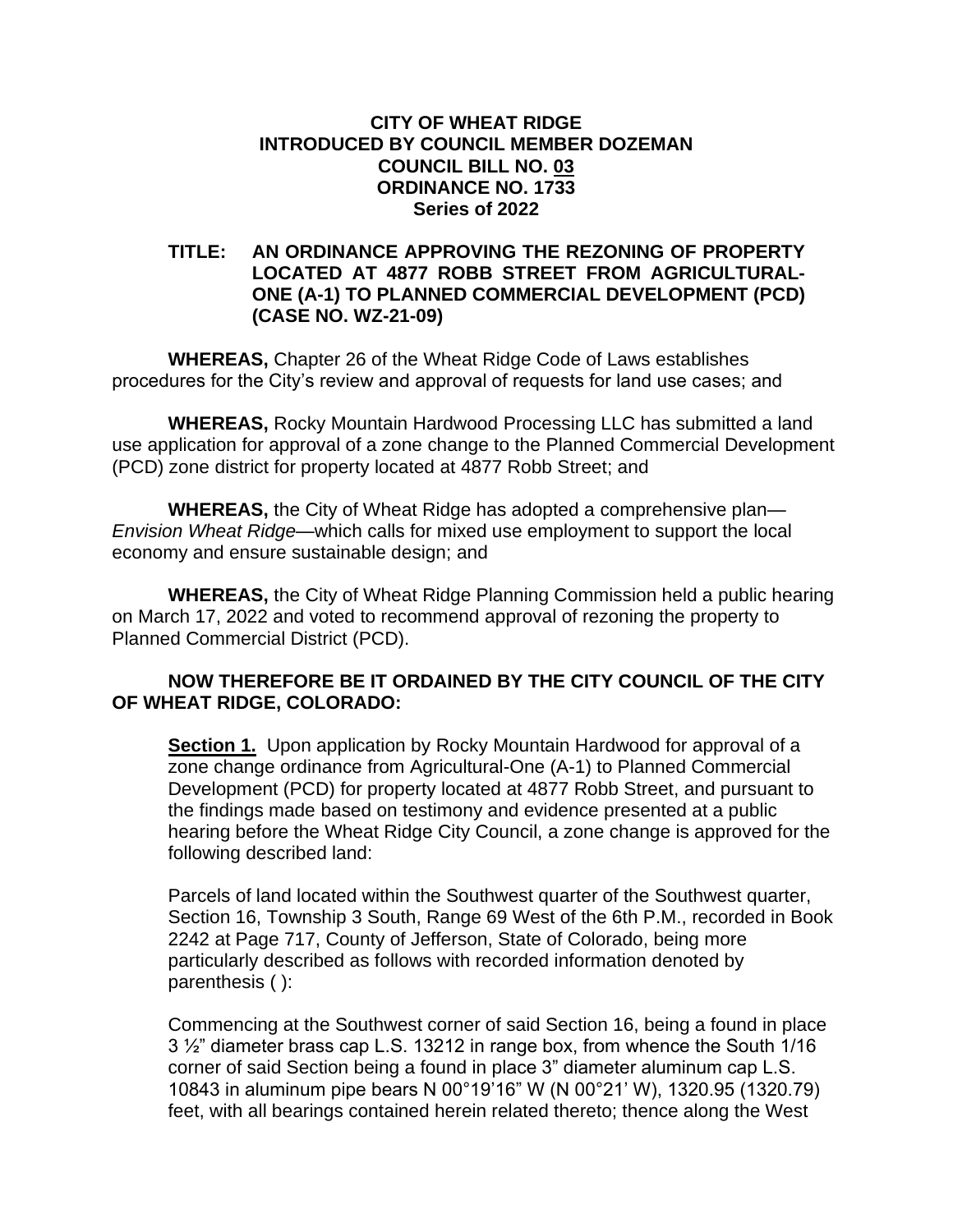line of said Section N 00°19'16" W (N 00°21' W), 529.50 feet to a found in place No. 3 rebar and the True Point of Beginning;

Thence N 00°19'16" W (N 00°21'W), 234.95 (234.90) feet; thence N 89°40'44" E (N 89°39' E), 638.90 (639.00) feet to a point along the West right-of-way of Robb Street; thence along the said right-of-way S 00°17'53" E (S 00°19'36" E), 234.95 (234.90) feet to the Northeast corner of Wheat Ridge Industrial Park; thence along the common line with Wheat Ridge Industrial Park, S 89°40'44" W (S 89°39' W), 638.81 (638.95) feet to the Point of Beginning.

**Section 2. Vested Property Rights.** Approval of this zone change does not create a vested property right. Vested property rights may only arise and accrue pursuant to the provisions of Section 26-121 of the Code of Laws of the City of Wheat Ridge.

**Section 3. Safety Clause.** The City of Wheat Ridge hereby finds, determines, and declares that this ordinance is promulgated under the general police power of the City of Wheat Ridge, that it is promulgated for the health, safety, and welfare of the public and that this ordinance is necessary for the preservation of health and safety and for the protection of public convenience and welfare. The City Council further determines that the ordinance bears a rational relation to the proper legislative object sought to be attained.

**Section 4. Severability; Conflicting Ordinance Repealed.** If any section, subsection or clause of the ordinance shall be deemed to be unconstitutional or otherwise invalid, the validity of the remaining sections, subsections and clauses shall not be affected thereby. All other ordinances or parts of ordinances in conflict with the provisions of this Ordinance are hereby repealed.

**Section 5. Effective Date.** This Ordinance shall take effect 15 days after final publication, as provided by Section 5.11 of the Charter.

**INTRODUCED, READ, AND ADOPTED** on first reading by a vote of 7 to 0 on this 28<sup>th</sup> day of March, 2022, ordered it published with Public Hearing and consideration on final passage set for **Monday, April 25, 2022 at 7:00 o'clock p.m**., as a virtual meeting and in the Council Chambers, 7500 West 29<sup>th</sup> Avenue, Wheat Ridge, Colorado if allowed to meet in person on that date per COVID-19 restrictions, and that it takes effect 15 days after final publication.

**READ, ADOPTED AND ORDERED PUBLISHED** on second and final reading by a vote of  $8$  to  $0$ , this 25th day of April 2022.

SIGNED by the Mayor on this \_29\_ day of \_April\_, 2022.

 $\omega$  on  $\omega$ 

Bud Starker, Mayor